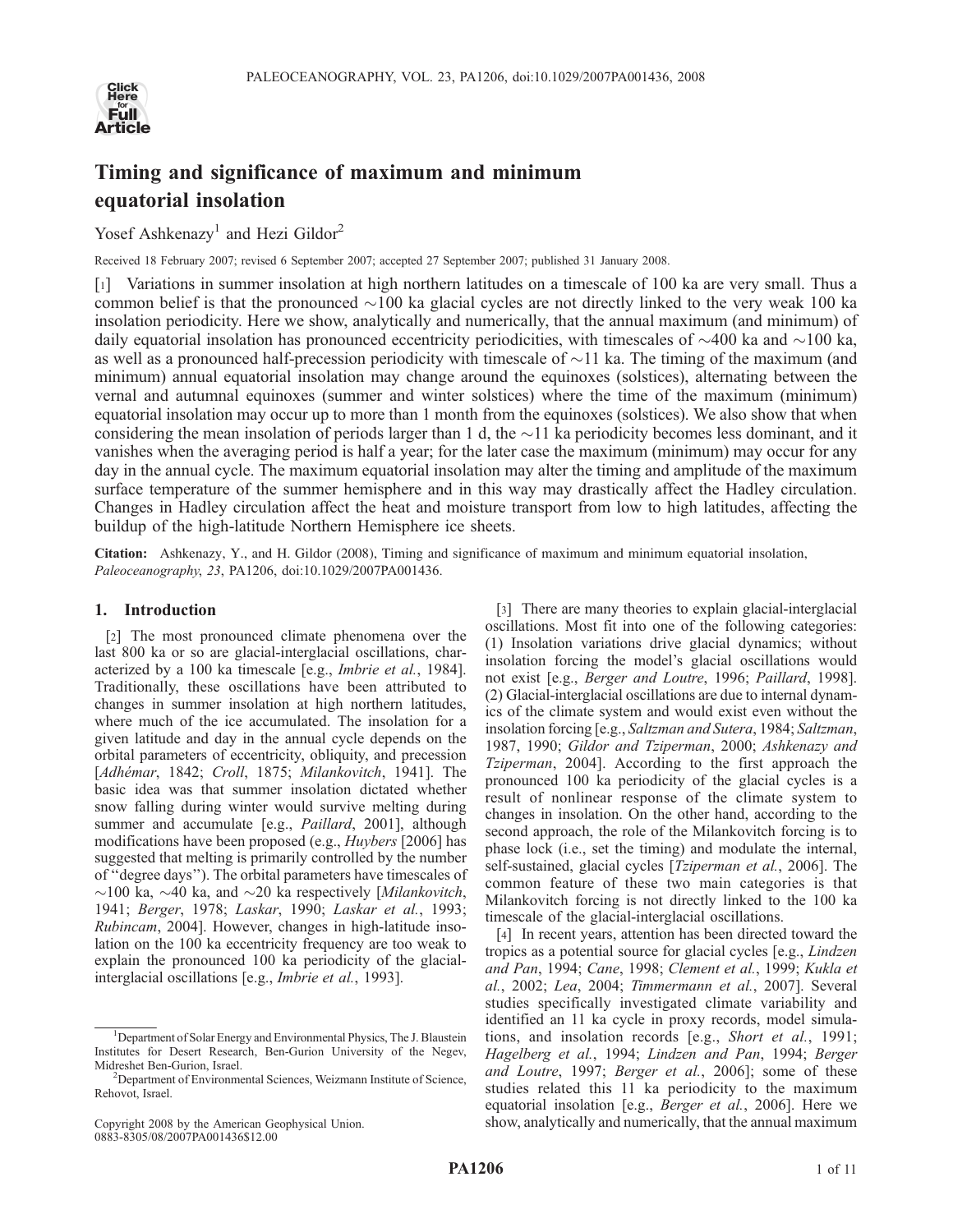

Figure 1. (a) Annual equatorial insolation curves at present, 100 ka, 200 ka, and 300 ka. Note that the pattern of the annual equatorial insolation curves changes significantly in the past where the maximum insolation can occur around the vernal or autumnal equinoxes with different amplitude. (b) Same as Figure 1a for the half a year running average insolation. See equation (14). Here, unlike the daily insolation the maximum (minimum) insolation does not necessarily occur around the vernal and autumnal equinoxes (summer and winter solstices) but can be on any date in the annual cycle. Moreover, there is only one maximum and one minimum of the half a year average insolation curves.

and minimum of equatorial insolations have a pronounced 100 ka timescale. Unlike the extra tropics for which the maximum insolation occurs very close to the summer solstice and minimum insolation occurs close to the winter solstice, the annual maximum (minimum) equatorial insolation may occur close to the one of the equinoxes (solstices). Because the equatorial ocean is a major source of heat and moisture to high latitudes [e.g., Lindzen and Pan, 1994; Lea, 2002; Kukla and Gavin, 2004], changes in maximum (and minimum) insolation in equatorial regions may affect development of the high-latitude continental ice sheets.

[5] The origin of the 100 ka maximum and minimum equatorial insolation periodicity can be explained briefly as follows (a detailed explanation and derivation is provided in section 2). The Sun crosses the equator twice a year, at the autumnal and vernal equinoxes. Thus, during these dates the equatorial insolation is expected to be maximal, causing subannual periodicity (Figure 1). Owing to changes in the Earth's precession, sometimes the Earth is closest to the Sun at the vernal equinox, leading to annual maximum equatorial insolation at that time, and sometimes at the autumnal equinox, leading to annual maximum equatorial insolation then. This would result in a half-precession periodicity in the annual maximum insolation of  $\sim$ 11 ka [Hagelberg et al., 1994; Berger and Loutre, 1997; Berger et al., 2006].

However, in addition, the distance between the Earth and the Sun varies, causing a modulation of this half-precession cycle periodicity by the eccentricity orbital parameter that has timescales of 100 and 400 ka. As a result, one would expect the maximum (and minimum) equatorial insolation to vary on timescales of half of the precession periodicity  $(\sim)11$  ka) and eccentricity periodicities (100 and 400 ka); below we show that the eccentricity periodicity is the dominant one.

[6] In a recent paper, Berger et al. [2005] discussed the origin of the 100 ka timescale in astronomical forcing; they compared several astronomical forcing parameters to various paleoclimate records. Later, Berger et al. [2006] showed that the difference between the maximum and minimum equatorial insolation has pronounced eccentricity frequencies and pronounced precession harmonics (mainly 5 ka periodicity). (The current study was submitted for publication before the publication of Berger et al. [2006]; we became aware of this paper in a late stage of the review processes.) In this study we focus on the numerical and analytical properties of the maximum and minimum equatorial insolation, both of the daily insolation and of the time-averaged insolation.

## 2. Equatorial Insolation: Analytical Derivations 2.1. Background

[7] Given the orbital parameters of eccentricity  $(e)$ , obliquity  $(\varepsilon)$ , and precession  $(\omega)$ , it is possible to find the daily insolation (averaged over 24 h) at a certain latitude  $\phi$ and at a certain date within the annual cycle. The year is divided into 360 longitude degrees where a specific date in the annual cycle is associated with a certain longitude  $\lambda$  of the Earth on its orbit around the Sun, measured from the vernal equinox. For convenience we use the present-day dates of the equinoxes and solstices (e.g., 21 March corresponds to the vernal equinox while 21 September corresponds to  $\lambda = 180$ ) while we note that the length of the seasons varied in past (by several days). We also note that one degree longitude does not necessarily span 24 h; see equation (11) below. The daily mean insolation is given by [Milankovitch, 1941; Berger, 1978; Berger et al., 1993; Hartmann, 1994]

$$
W = \frac{S_0}{\pi} \frac{\left[1 + e \cos(\lambda - \omega - \pi)\right]^2}{\left(1 - e^2\right)^2}
$$

$$
\cdot \left(H_0 \sin \phi \sin \delta + \cos \phi \cos \delta \sin H_0\right) \tag{1}
$$

where  $S_0$  is the solar constant,  $\delta$  is the declination angle given by sin  $\delta = \sin \varepsilon \sin \lambda$ , and  $H_0$  is the hour angle at sunrise and sunset given by cos  $H_0 = -\tan \phi \tan \delta$ . The expression (1) is valid for latitudes  $\phi < |\pi/2 - |\delta|$ ; above this latitude, the insolation vanishes (polar night) or is equal to  $S_0$  sin  $\phi$  sin  $\delta$  [1 + ecos ( $\lambda - \omega - \pi$ )]<sup>2</sup>/(1 – e<sup>2</sup>)<sup>2</sup> (polar day).

[8] At the equator  $\phi = 0$ , equation (1) therefore reduces to

$$
W_{\text{eq}} = \frac{S_0}{\pi} \frac{\left[1 + e \cos(\lambda - \omega - \pi)\right]^2}{\left(1 - e^2\right)^2} \cos \delta. \tag{2}
$$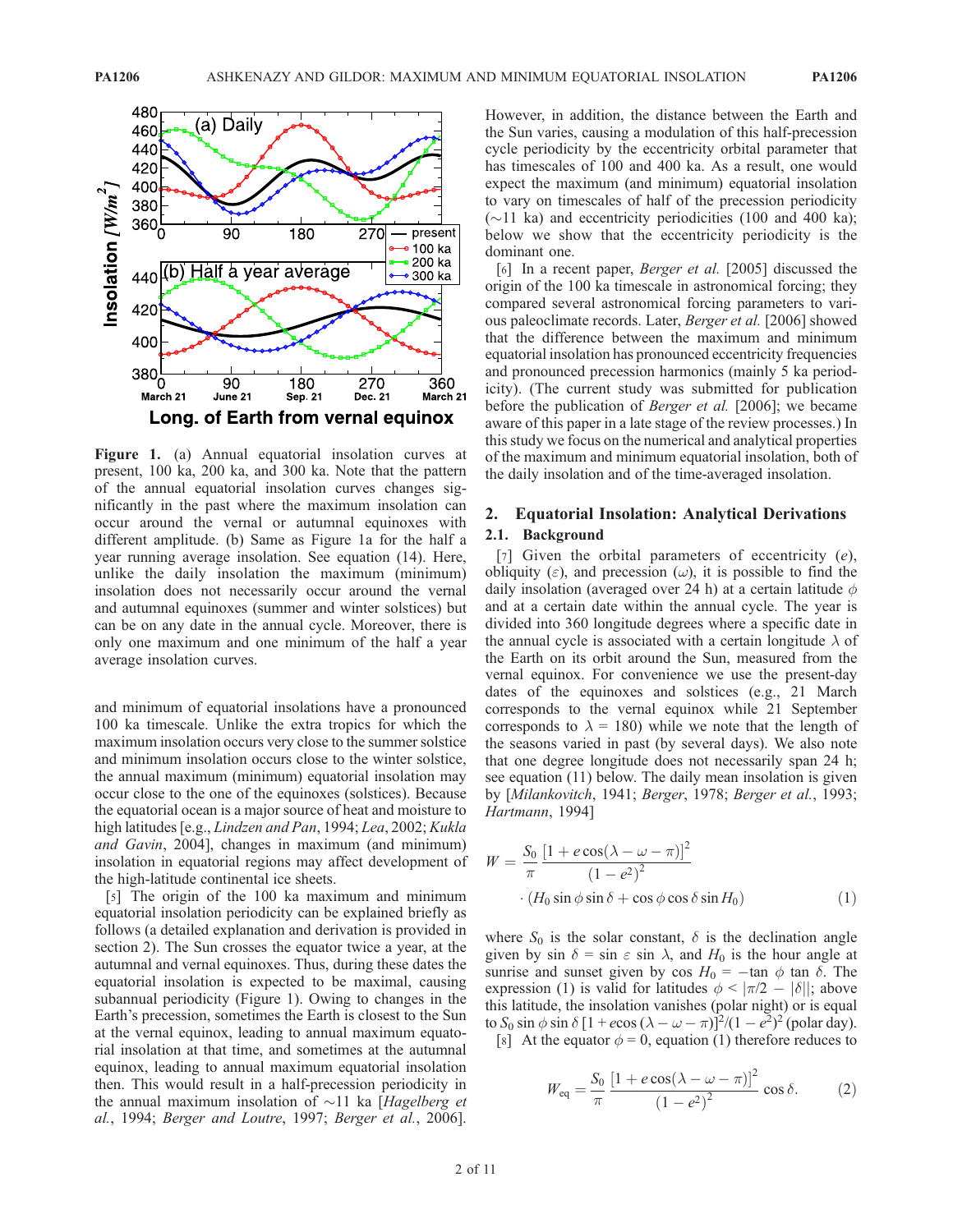

Figure 2. (a) Maximum equatorial insolation as a function of time. Black triangles pointing up represent the times for which the difference between the second maximum and the second minimum (see Figure 1) is less than 5  $W/m^2$ ; blue triangles pointing down represent the times for which there is only one maximum (and one minimum) in the annual equatorial insolation. Circles indicate the numerically constructed maximum equatorial insolation, the red and green dashed lines indicate the maximum insolation computed analytically using equations (7), (8), and (2), and the solid black line indicates the envelope of the maximum equatorial insolation as given by equation (3). (b) Minimum equatorial insolation as a function of time. Circles are the numerically constructed values, blue and brown dashed lines are the analytical approximations for minimum equatorial insolation as given by equations (9), (10), and (2), and the solid black line indicates the envelope of the minimum equatorial insolation as given by equation (4). The shaded area in Figure 2a indicates the maximum of the curves shown in Figure 2b, and the shaded area in Figure 2b indicates the minimum of the curves shown in Figure 2a. When the shaded area touches the curves (either in Figure 2a or Figure 2b), there is just one maximum and minimum in the annual cycle, since this indicates that the expected secondary minimum is equal to the expected secondary maximum and vice versa.

Our aim is to estimate the annual maximum and minimum daily insolation at the equator for a given time in the past; that is, for given orbital parameters  $e$ ,  $\varepsilon$ , and  $\omega$  we wish to find a specific  $\lambda$  that will yield the maximum (or minimum) insolation of the annual cycle.

#### 2.2. Maximum and Minimum Equatorial Insolation: Rough Estimation

[9] The maximum insolation may be estimated by assuming  $\cos(\lambda - \omega - \pi) = 1$ , and that maximum equatorial insolation tends to occur around the vernal and autumnal equinoxes ( $\lambda = 0, \pi$ ), cos  $\delta = 1$ . The approximated maximum equatorial insolation is thus

$$
W_{\text{eq,max}} = \frac{S_0}{\pi (1 - e)^2} \approx \frac{S_0}{\pi} (1 + 2e). \tag{3}
$$

The right-hand side approximation is due to the fact that  $e \ll 1$ . Importantly, the estimated equatorial maximum insolation depends only on the eccentricity orbital parameter that has dominant frequencies with timescales of 100 ka and 400 ka (Figure 2a).

[10] We apply a similar approach to estimate the minimal equatorial insolation within the annual cycle. To this end, we seek a  $\lambda$  for which equation (2) is minimum, i.e., cos( $\lambda$  –  $\omega - \pi$ ) = -1, and, since minimum equatorial insolation occur around the solstices ( $\lambda = \pi/2$ ,  $3\pi/2$ ), cos  $\delta = \cos \epsilon$ . Thus the minimum equatorial insolation may be estimated as

$$
W_{\text{eq,min}} = \frac{S_0 \cos \varepsilon}{\pi (1 + e)^2} \approx \frac{S_0 \cos \varepsilon}{\pi} (1 - 2e). \tag{4}
$$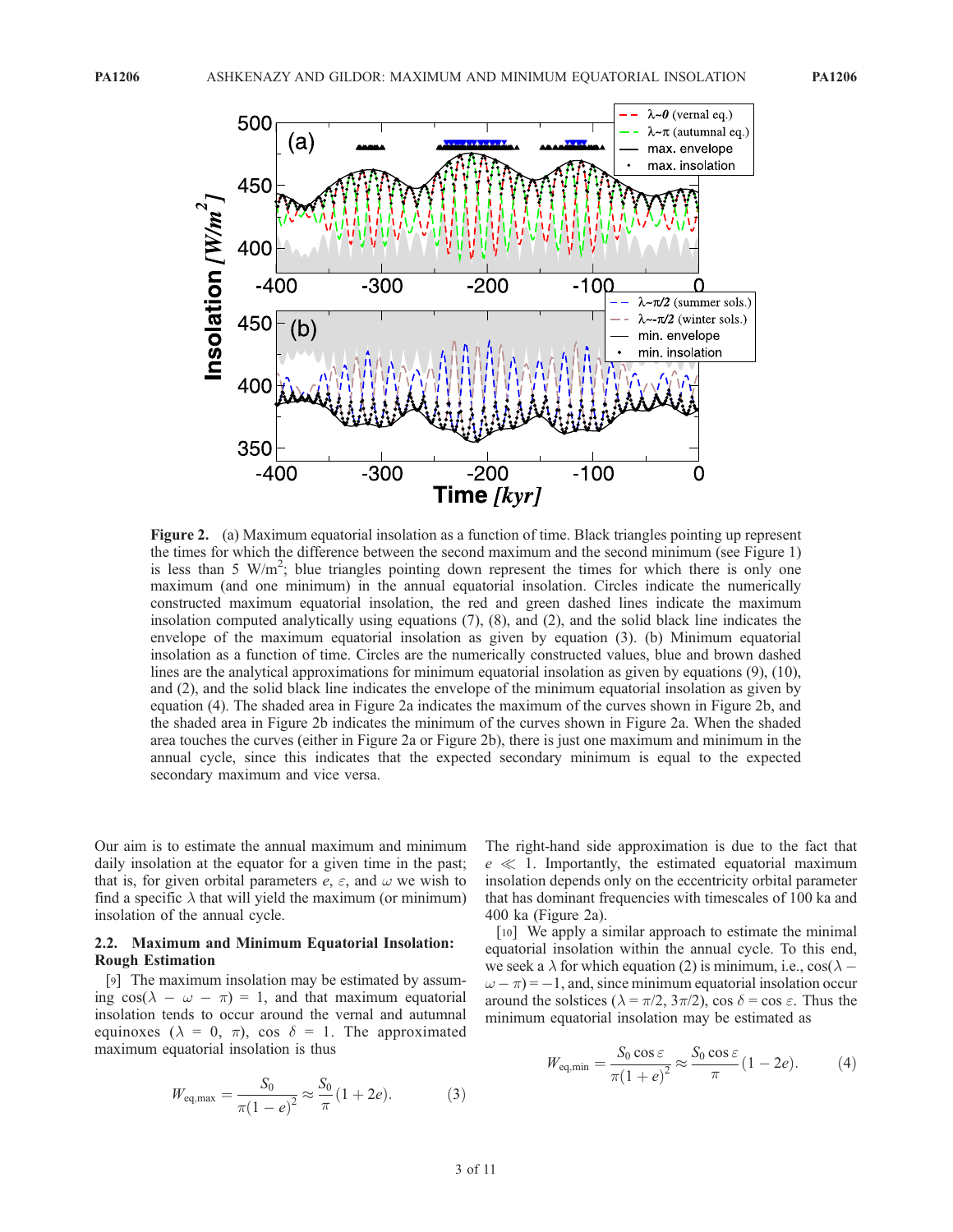

Figure 3. Longitudes of maximum and minimum equatorial insolation as a function of time. Symbols are as in Figure 2. The maximum and minimum insolations do not occur exactly at the vernal and autumnal equinoxes and at the summer and winter solstices but can occur more than 1 month before or after these dates. The analytical approximations  $\lambda_{0,\pi/2,\pi,-\pi/2}$  are given by equations (7)–(10) and fit quite well the numerical results depicted by open and solid circles.

The estimated minimum equatorial insolation thus depends mainly on eccentricity but also on obliquity (Figure 2a).

[11] For typical values of  $S_0 = 1350 \text{ W/m}^2$ ,  $\varepsilon = 23.5^\circ$ (cos  $\varepsilon \approx 0.92$ ) and  $e = 0.0046$  to  $e = 0.049$ , the approximated maximum equatorial insolation ranges from  $434 \text{ W/m}^2$ to 475 W/m<sup>2</sup>, approximately 40 W/m<sup>2</sup> difference. This difference is large enough to influence the climate system dynamics. The minimum equatorial insolation ranges from 358 W/m<sup>2</sup> for  $e = 0.049$  to 390 W/m<sup>2</sup> for  $e = 0.0046$ , about  $30 \text{ W/m}^2$  difference. The difference between the maximum equatorial insolation and minimum equatorial insolation ranges from 43 W/m<sup>2</sup> for  $e = 0.0046$  to 117 W/m<sup>2</sup> for  $e =$ 0.049; see Figures 2a and 2b.

## 2.3. Maximum and Minimum Equatorial Insolation: An Improved Approximation

[12] It is possible to accurately estimate the maximum and minimum equatorial insolations by taking into account the fact that the eccentricity orbital parameter and the obliquity angle are small, such that  $e \ll 1$  and  $\sin(\varepsilon) \approx \varepsilon$  (e is smaller than 0.05 and  $\varepsilon$  is less than 0.43 radian, 24.6°). In that case equation (2) can be approximated as

$$
\tilde{W}_{\text{eq}} \approx \frac{S_0}{\pi (1 - e^2)^2} \left( 1 - 2e \cos(\lambda - \omega) - \frac{1}{2} \varepsilon^2 \sin^2 \lambda \right). \tag{5}
$$

The extremes can be found by differentiating equation (5) with respect to  $\lambda$  and equating it to zero  $\left(\frac{\partial \widetilde{W}}{\partial q}|\partial \lambda = 0\right)$ :

$$
2e(\sin \lambda \cos \omega - \cos \lambda \sin \omega) = \varepsilon^2 \sin \lambda \cos \lambda. \quad (6)
$$

The maximum equatorial insolation occurs around the vernal and autumnal equinoxes,  $\lambda = 0$  and  $\lambda = \pi$ , while the minimum equatorial insolation occurs around the summer and winter solstices,  $\lambda = \pi/2$  and  $\lambda = 3\pi/2$ . Using in equation (6) the approximations  $\cos \lambda_{\lambda \approx \lambda^*} \approx \cos \lambda^* - \sin \lambda^* (\lambda - \lambda^*)$  and  $\sin \lambda_{\lambda \approx \lambda^*} \approx \sin \lambda_* + \cos \lambda_*(\lambda - \lambda_*)$  for  $\lambda_* = 0, \pi/2, \pi, 3\pi/2$ we obtain the following:

$$
\lambda_0 = \frac{\sin \omega}{-\frac{\varepsilon^2}{2e} + \cos \omega} \quad \text{for} \quad \lambda \approx 0,\tag{7}
$$

$$
\lambda_{\pi} = \frac{\sin \omega}{\frac{\varepsilon^2}{2e} + \cos \omega} + \pi \quad \text{for} \quad \lambda \approx \pi,
$$
 (8)

$$
\lambda_{\frac{\pi}{2}} = -\frac{\cos \omega}{\frac{\varepsilon^2}{2e} + \sin \omega} + \frac{\pi}{2} \quad \text{for} \quad \lambda \approx \frac{\pi}{2}, \tag{9}
$$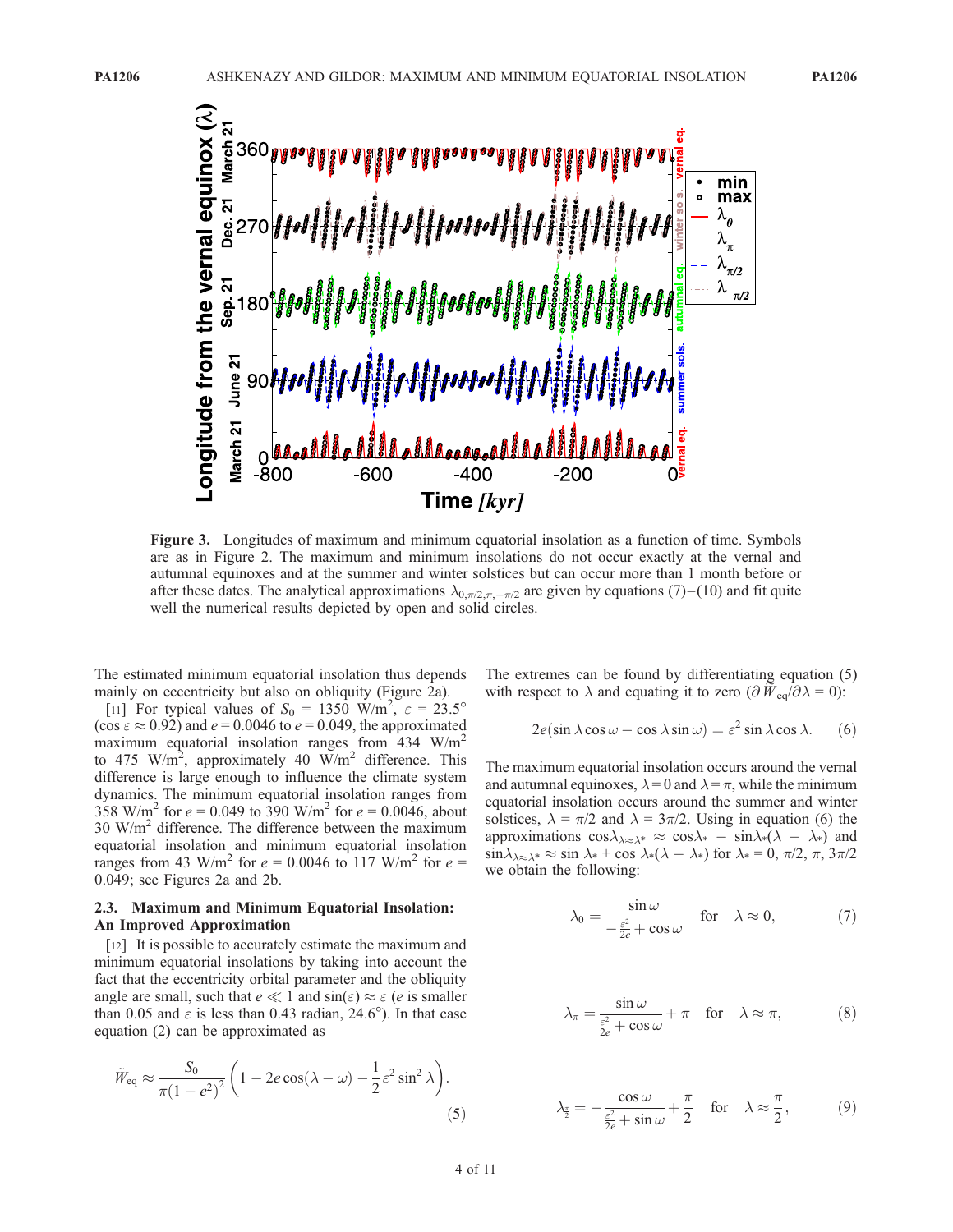

Figure 4. Power spectra of (a) 21 June  $65^{\circ}$ N and equatorial insolation, (b) maximum and minimum 65N insolation, (c) maximum and minimum equatorial insolation near the vernal and autumnal equinoxes and near the summer and winter solstices based on equations  $(7)$  – (10) and (2), and (d) maximum and minimum equatorial insolation. Note that pronounced eccentricity periodicities are observed only in the last case.

$$
\lambda_{-\frac{\pi}{2}} = -\frac{\cos \omega}{-\frac{\varepsilon^2}{2e} + \sin \omega} - \frac{\pi}{2} \quad \text{for} \quad \lambda \approx -\frac{\pi}{2}.
$$
 (10)

Once the different ''dates'' for the maximum and minimum insolation are approximated it is possible to insert these  $\lambda$ values into equation (2) to obtain the maximum and minimal equatorial insolations (see Figures 2 and 3).

[13] The annual cycle of equatorial insolation usually has two maximum and two minimum values. The expressions above provide these values at high accuracy where the insolation curves associated with these  $\lambda$  values have the precession periodicity (Figures 2 and 3). However, a more relevant measure may be the absolute maximum and minimum insolation in the annual cycle. In that case, for example, the longitude of the absolute maximum may switch from around the vernal equinox ( $\lambda \approx 0$ ) to around the autumnal equinox ( $\lambda \approx \pi/2$ ), where this switching has a periodicity of half of the precession cycle. Then, the eccentricity parameter will also be dominant, yielding pronounced 100 ka and 400 ka periodicities (Figure 4); in addition, the precession timescale will be replaced by a halfprecession timescale.

### 2.4. Maximum and Minimum Equatorial Insolation: Time Average

[14] Heat and moisture transport from low to high latitudes are likely to influence the development of highlatitude ice sheets [Lindzen and Pan, 1994; Kukla and Gavin, 2004]. These are not likely to be dictated by a single day's insolation but rather by the average insolation over several months, a time period that can change the tropical sea surface temperature and seasonality.

[15] To evaluate the average insolation of a certain time period within the annual cycle, it is necessary to calculate (1) the time lapse between the desired longitudes (measured from the vernal equinox) based on Kepler's second law and (2) the total insolation within this time period of the annual cycle. The derivative of the time lapse,  $t$ , with respect to the longitude,  $\lambda$  is given by [*Milankovitch*, 1941; *Hartmann*, 1994]

$$
\frac{dt}{d\lambda} = \frac{(1 - e^2)^2}{\sqrt{1 - e^2}} \frac{1}{(1 + e \cos(\lambda - \omega - \pi))^2} \approx (1 - e^2)^{3/2} (1 + 2e \cos(\lambda - \omega)).
$$
\n(11)

The time lapse between longitude  $\lambda^* - \Delta \lambda$  to  $\lambda^* + \Delta \lambda$  is thus

$$
T = \int_{\lambda^* - \Delta \lambda}^{\lambda^* + \Delta \lambda} \frac{dt}{d\lambda} d\lambda
$$
  
 
$$
\approx 2(1 - e^2)^{3/2} (\Delta \lambda + 2e \sin \Delta \lambda \cos(\lambda^* - \omega)). \tag{12}
$$

The total insolation between longitude  $\lambda^* - \Delta \lambda$  to  $\lambda^* + \Delta \lambda$ using equation (2) is

$$
\int_{\lambda^* - \Delta \lambda}^{\lambda^* + \Delta \lambda} W_{eq} \frac{dt}{d\lambda} d\lambda \approx \frac{S_0}{\pi \sqrt{1 - e^2}} \left( 2\Delta \lambda \left( 1 - \frac{\varepsilon^2}{4} \right) + \frac{\varepsilon^2}{4} \cos 2\lambda^* \sin 2\Delta \lambda \right). \tag{13}
$$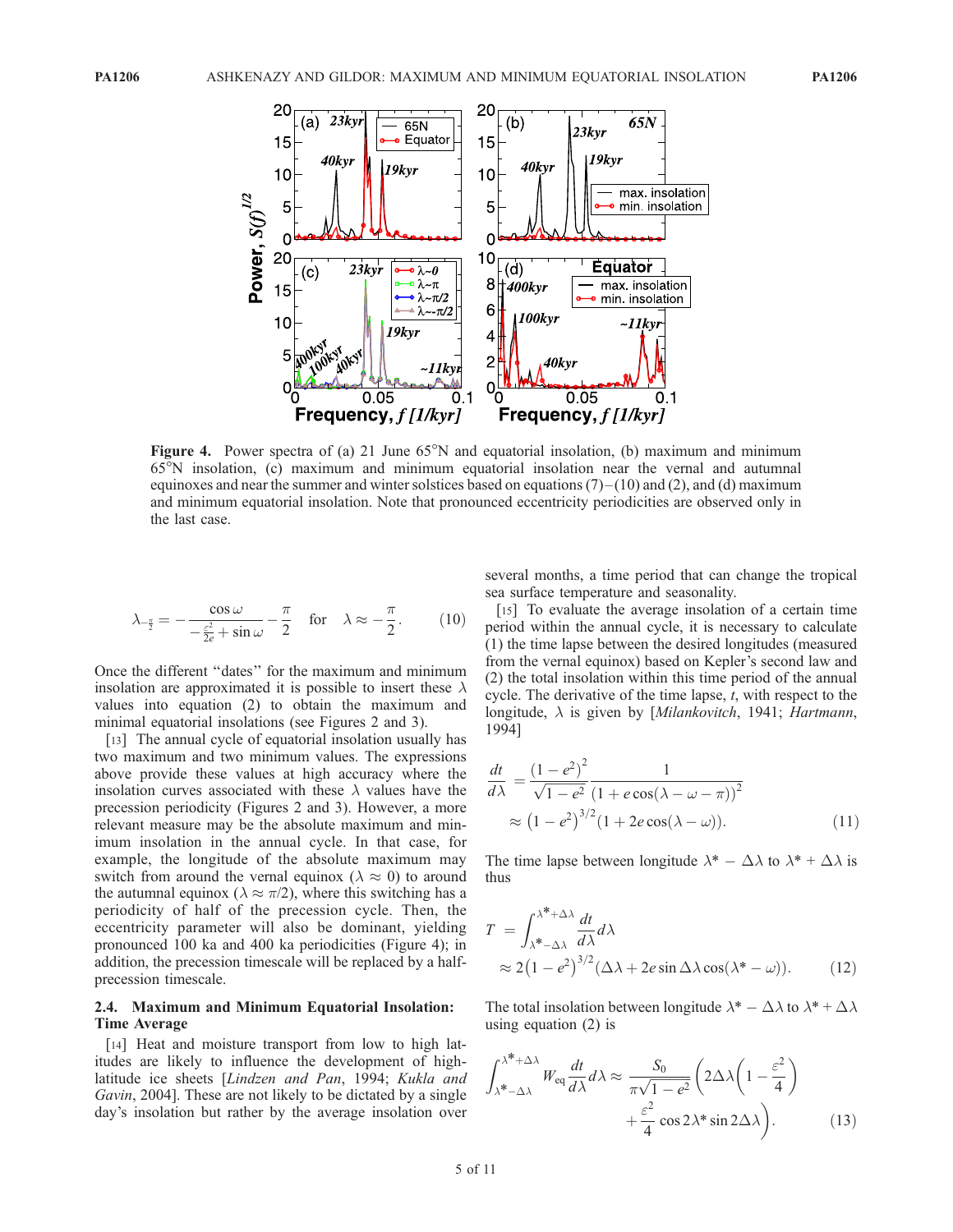(Note that total insolation between any two longitudes is independent of precession [e.g., Milankovitch, 1941; Loutre et al., 2004; Paillard, 2001; Huybers, 2006]). Thus the average insolation between longitude  $\lambda^* - \Delta \lambda$  and  $\lambda^* + \Delta \lambda$  is

$$
\overline{W}_{eq} = \frac{1}{T} \int_{\lambda^{*} - \Delta\lambda}^{\lambda^{*} + \Delta\lambda} W_{eq} \frac{dt}{d\lambda} d\lambda \approx \frac{S_0}{\pi (1 - e^2)^2} \times \left( 1 + \frac{\varepsilon^2}{4} \left( \cos 2\lambda^* \frac{\sin 2\Delta\lambda}{2\Delta\lambda} - 1 \right) - 2e \frac{\sin \Delta\lambda}{\Delta\lambda} \cos \left( \lambda^* - \omega \right) \right).
$$
\n(14)

When  $\Delta \lambda \ll 1$  (daily average insolation), equation (14) reduces to equation (5), since in that case sin  $\Delta \lambda / \Delta \lambda \rightarrow 1$ .

[16] As in the previous subsection, to find the maximum and minimum of the equatorial time averaged insolation it is necessary to differentiate  $\overline{W}_{eq}$  with respect to  $\lambda^*$  and to equate it to zero ( $\partial \overline{W}_{\text{eq}}/\partial \lambda^*$  = 0). The equation to be solved is

$$
2e \frac{\sin \Delta \lambda}{\Delta \lambda} (\sin \lambda^* \cos \omega - \cos \lambda^* \sin \omega)
$$
  
=  $\varepsilon^2 \frac{\sin 2\Delta \lambda}{2\Delta \lambda} \sin \lambda^* \cos \lambda^*.$  (15)

This equation is similar to equation (6) and the  $\lambda^*_{0,\pi,\pm\pi/2}$  for equation (15) are the same as in equations  $(7)$  – (10) where the factor  $\frac{\varepsilon^2}{2e}$  should be replaced by  $(\frac{\varepsilon^2}{2e})$  cos  $\Delta \lambda$ . Then these  $\lambda^*_{0,\pi,\pm\pi/2}$  should be used in equation (14) to find the maxima and minima of the averaged equatorial insolation.

[17] When averaging over a longer period in the annual cycle (i.e., larger  $\Delta \lambda$ ), the factor  $\frac{\sin \Delta \lambda}{\Delta \lambda}$  becomes smaller and smaller, and thus the contribution of the precession orbital parameter in  $cos(\lambda^* - \omega)$  in equation (14) also becomes smaller. Using the average insolation over a period of several months may better represent the ocean because of its large heat capacity; the oceans act to ''integrate'' the effect of insolation over many days. For the special case of 6 months averaging period ( $\Delta \lambda = \pi/2$ ), the average insolation over the time period between  $\lambda^* - \pi/2$  to  $\lambda^* + \pi/2$ (equation (14)) is

$$
\overline{W}_{eq}(\Delta \lambda = \frac{\pi}{2}) = \frac{S_0}{\pi (1 - e^2)^2} \left( 1 - \frac{\varepsilon^2}{4} - \frac{4e}{\pi} \cos(\lambda^* - \omega) \right).
$$
\n(16)

In this case the maximum of the average equatorial insolation occurs for  $\cos(\lambda^* - \omega) = -1$  (or  $\lambda^* = \omega + \pi$ ) and is

$$
\overline{W}_{\text{eq,max}}\left(\Delta\lambda = \frac{\pi}{2}\right) = \frac{S_0}{\pi(1 - e^2)^2} \left(1 - \frac{\varepsilon^2}{4} + \frac{4e}{\pi}\right)
$$

$$
\approx \frac{S_0 \left(1 - \frac{\varepsilon^2}{4}\right)}{(1 - e^2)^2 (\pi - 4e)}.
$$
(17)

The minimum of the average equatorial insolation occurs for  $\cos(\lambda^* - \omega) = 1$  (or  $\lambda^* = \omega$ ) and is

$$
\overline{W}_{\text{eq,min}}\left(\Delta\lambda = \frac{\pi}{2}\right) = \frac{S_0}{\pi(1 - e^2)^2} \left(1 - \frac{\varepsilon^2}{4} - \frac{4e}{\pi}\right)
$$

$$
\approx \frac{S_0 \left(1 - \frac{\varepsilon^2}{4}\right)}{(1 - e^2)^2 (\pi + 4e)}.
$$
(18)

Unlike the daily insolation, for the half a year average equatorial insolation there is only one annual maximum and minimum where the relative phase between these two is half a year (Figure 1b). Since the Earth's position with respect to the perihelion,  $\nu$ , is  $\nu = \lambda - \omega - \pi$  [Berger, 1978; Berger et al., 1993], the maximum of the half a year average equatorial insolation occurs for  $\lambda^*$  that coincides with the perihelion (the point on the Earth's orbit that is the closest to the Sun), while the minimum of the half a year average equatorial insolation occurs for  $\lambda^*$  that coincides with the aphelion (the point on the Earth's orbit that is the farthest from the Sun).

[18] Thus the maximum and minimum of the half a year average equatorial insolation depend mainly on the eccentricity orbital parameter and are independent of the precession parameter. We thus expect the maximum and minimum of the half a year equatorial insolation to have pronounced 400 ka and 100 ka timescales (eccentricity timescales), a weaker 40 ka timescale (obliquity timescale), and no  $\sim$ 20 ka or  $\sim$ 11ka timescale (semiprecession timescale) (Figures 5 and 6).

### 3. Equatorial Insolation: Results

[19] One of the differences between the tropics and the extratropics is that the Sun crosses the equator twice a year causing maximum insolation around the vernal and autumnal equinoxes and minimum insolation around the summer and winter solstices. On the other hand, in the NH (SH) extra tropics, maximum insolation occurs around the summer (winter) solstice while minimum insolation occurs around the winter (summer) solstice. In Figure 1a we show the equatorial annual cycle of insolation during the present, 100 ka ago, 200 ka, and 300 ka. The maximum insolation around the vernal equinox is sometimes larger than the maximum insolation around the autumnal equinox and vice versa. Moreover, in some cases there is just one maximum and minimum in the annual cycle of the equatorial insolation. This occurred, for example, 200 ka, where there was only one maximum insolation around the vernal equinox and only one minimum insolation around the winter solstice.

[20] The case of the half-year (running) average is different consistently with only one maximum and one minimum during the year. However, the maximum and minimum insolations can occur at any date in the annual cycle (see Figure 1b) in contrast to the extratropics, where they occur close to the summer and winter solstices.

[21] In order to understand more deeply the changes in the maximum equatorial insolation we show in Figure 2a (1) the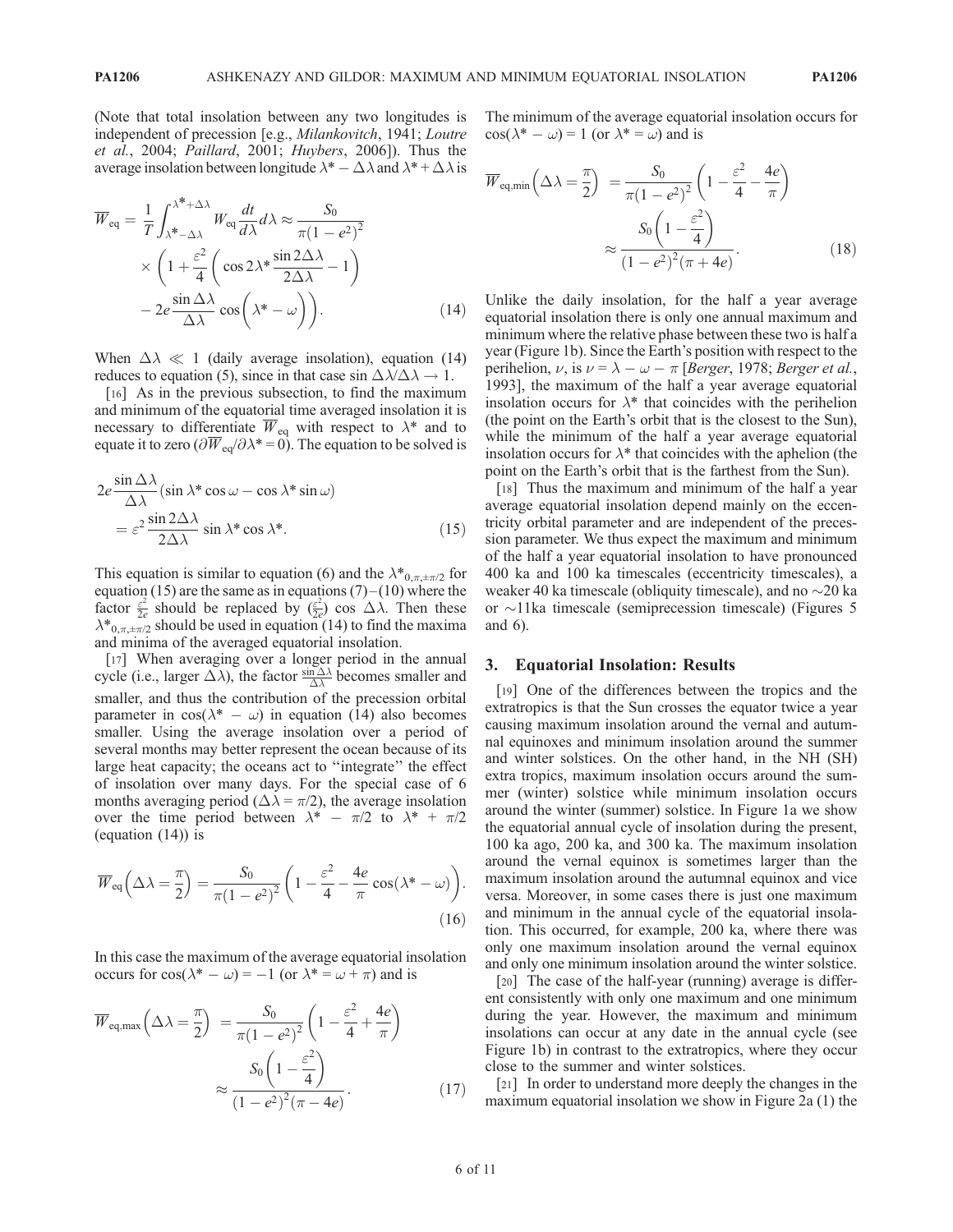

Figure 5. (a) Maximum and minimum of the half a year equatorial insolation mean. The solid and dashed lines are the approximations given by equations (17) and (18), respectively, and the circles and squares are the numerically constructed maximum and minimum values, respectively, of the half a year equatorial mean insolation. Unlike the maximum and minimum equatorial insolation that exhibits halfprecession variability, here only the slow eccentricity variability is dominant. (b) Longitudes of the maximum and minimum half a year equatorial insolation mean. Symbols are as in Figure 5a. Here the dates (longitudes) at which the maximum and minimum occur span the entire annual cycle and do not necessarily occur around the equinoxes and the solstices.

numerically extracted maximal equatorial insolation curves, (2) the maximum equatorial insolation around the vernal and autumnal equinox, and (3) the ''envelope'' of the maximum insolation (equation (3)). The agreement between the ''numerically'' extracted maximum equatorial insolation and those given by equations (2), (7), and (8) is very good and supports the approximations that were assumed to derive these expressions. The maximum insolation that occurs around the vernal and autumnal equinoxes has the timescales of the precession orbital parameter (i.e., 19 and 23 ka), where these two curves have a relative phase of half of the precession cycle, approximately 11 ka. Thus, when considering just the maximal value of these two, a periodicity of  $\sim$ 11 ka is expected. These 11 ka cycles are modulated by the much slower frequency of the eccentricity forcing as given by equation (3) and depicted in Figure 2a. Note that the obliquity frequency of  $\sim$ 40 ka does not play any role here.

[22] We also plot the insolation curves of minimum insolation (Figure 2b) in a similar way to the maximum insolation which is plotted in Figure 2a. The minimal equatorial curves have similar features as the maximum equatorial curves depicted in Figure 2a. The notable difference is that the envelope of the minimal insolation has a timescale of the obliquity orbital parameter that is given by equation (4). Still, this obliquity timescale of  $\sim$ 40 ka is not pronounced and the dominant frequencies are that of the eccentricity (400 and 100 ka) and precession (23 and 19 ka) orbital parameters.

[23] Although the Sun crosses the equator twice a year, the equatorial insolation curves do not always have two minimum and two maximum insolation points in the annual cycles. This happens when the approximated minimum insolation given by equations (2), (9), and (10) is larger than the approximated maximum insolation given by equations (2), (7), and (8). We denoted these times by a blue triangle pointed down in Figure 2a, and it is clear that such situations occur when the eccentricity orbital parameter is large (e.g., the time period between 240 ka and 183 ka); there are 55 such points in the time interval between 400 ka to present. (When the eccentricity parameter is large, the Earth may be sufficiently far from the Sun during the equinoxes (at which the equatorial insolation is expected to be maximal), weakening the insolation compares to other dates in the annual cycle.)

[24] In Figure 3, we plot the longitudes of the Earth relative to the vernal equinox at which the maximum and minimum insolations occur. Also here the agreement between the longitudes given by equations  $(7)$ – $(10)$  is very close to the ones numerically constructed by locating the maximum and minimum equatorial insolation from the annual insolation curves. It is also clear that the maximum equatorial insolation does indeed occur around the vernal and autumnal equinoxes while the minimum equatorial insolation occurs around the summer and winter solstices; the deviations may be as large as 1 and a half months.

[25] To demonstrate the difference between the insolation at the equatorial region and the nonequatorial regions, we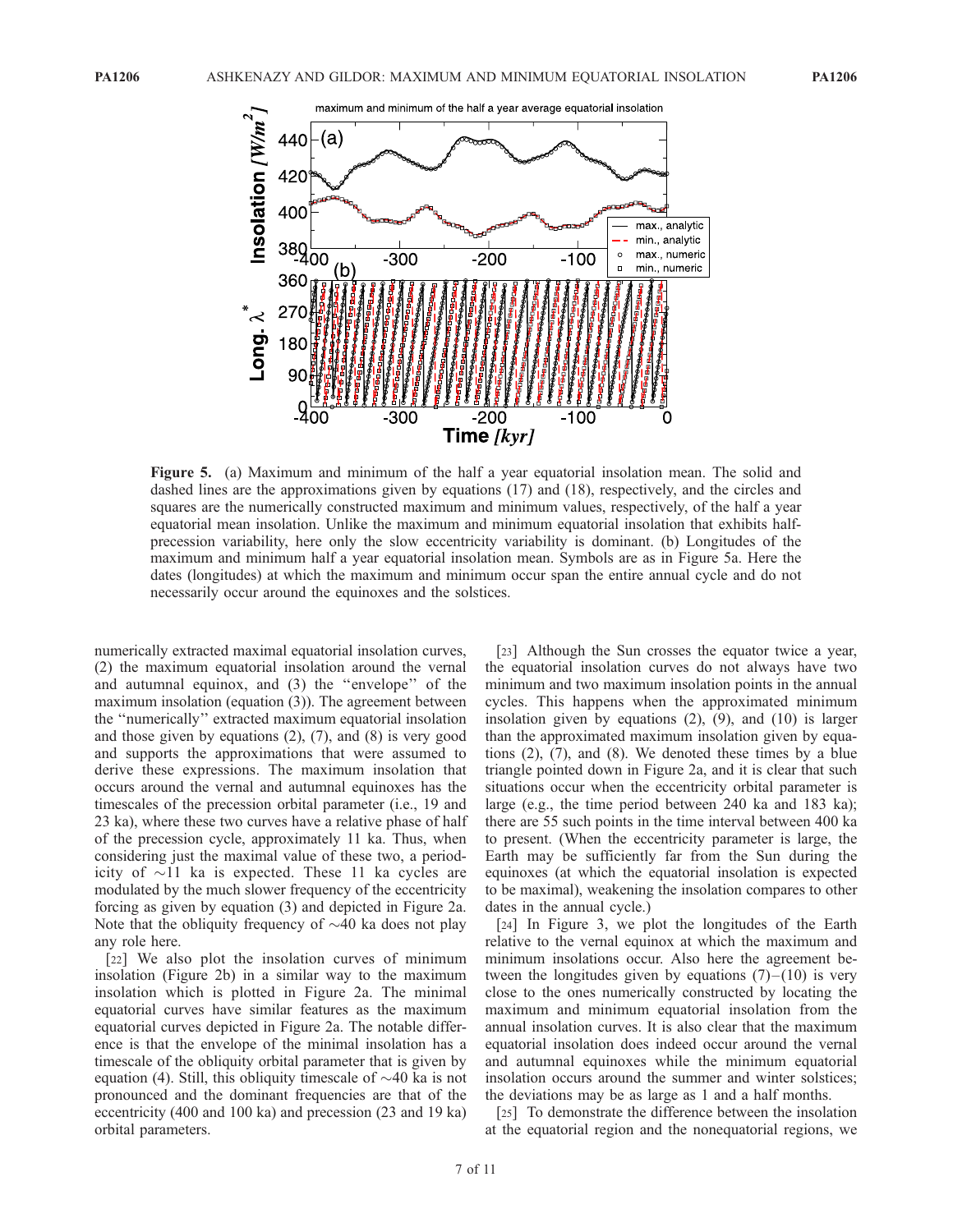

Figure 6. Power spectra of the maximum and minimum equatorial insolation for (a) 2 months mean ( $\Delta \lambda = \pi/6$ ), (b) 4 months mean  $(\Delta \lambda = \pi/3)$ , and (c) 6 months mean  $(\Delta \lambda = \pi/2)$ . As the averaging period becomes larger, the half-precession periodicity  $(\sim 11 \text{ ka})$  weakens.

plotted the power frequency spectra of different insolation curves. In Figure 4a we plotted the power spectrum of the insolation curve of the summer solstice at  $65^\circ$ N and at the equator. In both curves the eccentricity frequency of 100 ka is very weak. However, while for  $65^{\circ}$ N there is a significant obliquity frequency of  $\sim$ 40 ka it is much weaker at the equator; note that the annual mean equatorial insolation has a dominant obliquity periodicity with variability of several  $W/m<sup>2</sup>$ . The maximum insolation at 65°N presented in Figure 4b has almost the same power spectrum as in Figure 4a; this similarity is expected since the maximum insolation at  $65^{\circ}$ N occurs very close to the summer solstice. On the other hand, as expected, the minimum insolation at  $65^{\circ}$ N has very weak power with a dominant obliquity frequency. In Figure 4c we present the power spectra of the equatorial insolation curves given by equations (2) and  $(7)$  – (10). Also here as in Figure 4a the dominant frequency is the precession frequency; nevertheless, the frequency associated with the obliquity and eccentricity orbital parameters starts to emerge. The pronounced precession frequency is due to the oscillatory behavior of these curves as shown in Figure 2a. It is only when considering the maximum and minimum of equatorial insolation that the eccentricity frequencies become the dominant ones (Figure 4d). In this case the precession frequencies are replaced by double their

values, with a timescale of  $\sim$ 11 ka instead of  $\sim$ 20 ka. The minimum equatorial insolation curve also has the obliquity frequency (equations 3 and 4).

[26] As discussed in section 2.4, if changes in equatorial maximum annual insolation impact glacial dynamics, it is more likely to be a time averaging effect. In Figure 5a we present the maximum (and minimum) of the half a year average equatorial insolation. It is notable that these curves slowly varied with timescales of the eccentricity orbital parameter, as expected from equations (17) and (18); they are somehow parallel to the envelope curves presented in Figures 2a and 2b. In Figure 5b we present the longitudes measured from the vernal equinox at which the half a year equatorial insolation is maximal and minimal. Unlike Figure 3, the maximal and minimal insolation longitudes span all longitude values and do not necessarily occur around the equinoxes and solstices. In Figure 6 we demonstrate the effect of averaging on the structure of the power spectra of the maximum and minimum insolation curves. As the averaging period becomes larger the periodicities associated with half of the precession frequencies become weaker until they totally disappear for half a year averaging (Figure 6c).

[27] Visual comparison between model and proxy data for glacial dynamics is not necessarily the right approach to validating climate models because models with very different underlying mechanisms have demonstrated a good correspondence with paleoclimate records [Tziperman et al., 2006]. Still, it is possible to gain some understanding from such a comparison. In Figure 7 we present the SPECMAP  $\delta^{18}$ O record [*Imbrie et al.*, 1984] (which is mainly a proxy for ice volume) together with the updated stacked benthic foraminiferal  $\delta^{18}$ O record (LR04) of Lisiecki and Raymo [2005] and the daily (Figure 2a) and semiannual (Figure 5a) averaged maximum equatorial insolation curves. There are several observations worth noting. First the slow modulations of both proxy data and the maximum equatorial insolation curve fluctuate in a similar manner. This observation might be related to the fact that the proxy (SPECMAP) data age model is orbitally tuned to the obliquity and precession orbital parameters; the precession orbital parameter (*e* sin  $\omega$ ) also takes into account the eccentricity to which the maximum insolation seems to match. Second, the 11 ka oscillations of the daily equatorial maximum insolation are not found in the proxy data, which have precession oscillation of  $\sim$ 20 ka. However, other paleoclimate records do show sub-Milankovitch periodicities [Hagelberg et al., 1994] although these are most probably due to the nonlinear nature of the climate system where the reported 11 ka variability is most probably an harmonic of the precession periodicity and thus most probably not related to the annual maximum daily equatorial insolation (shown in Figure 7a). On the other hand, the annual maximum of the half a year averaged equatorial insolation (shown in Figure 7b) has neither the precession periodicity nor half of the periodicity frequency. This fact suggests that maximum insolation cannot be the only force that drives glacial dynamics and that of course other processes should be considered. Third, the relatively weak maximum equa-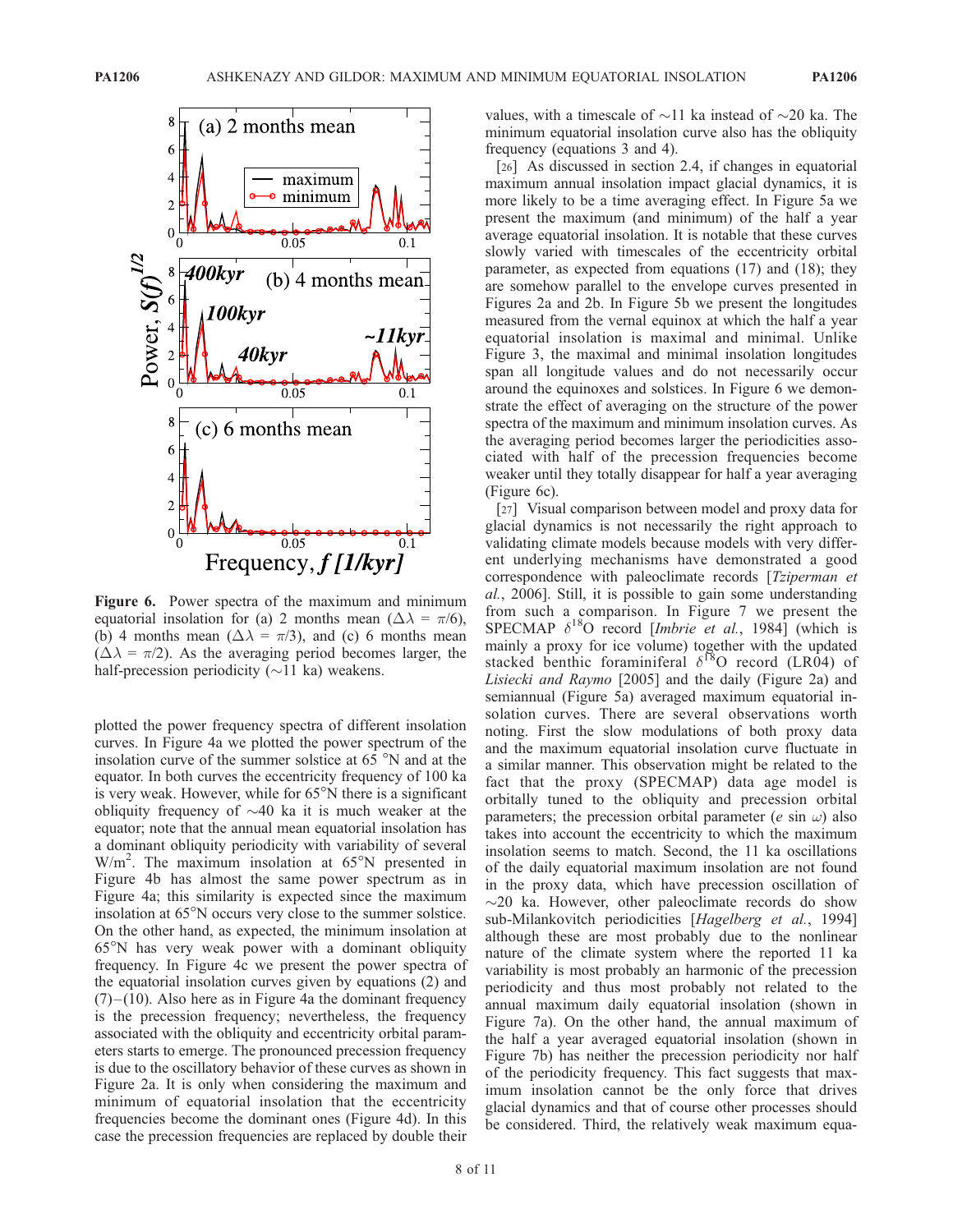

Figure 7. (a) Comparison of maximum equatorial insolation (from Figure 2a) with SPECMAP data (red line) and LR04 data [Lisiecki and Raymo, 2005] (green line). (b) Same as Figure 7a for the half a year mean equatorial insolation curves shown in Figure 5.

torial insolation at present and at 400 ka do not match the pronounced interglacial at that time (the so-called 400 ka problem [Paillard, 2001]). Forth, while glacial-interglacial oscillations are asymmetric (long glaciation followed by rapid termination), the maximum insolation curves are symmetric. All these facts suggest that even if the maximum and minimum equatorial insolations are linked to the 100 ka glacial-interglacial oscillations timescale, other processes have to be invoked to explain the characteristics of the proxy data.

#### 4. Discussion

[28] In what ways may the variations in maximum and minimum equatorial insolation affect glacial dynamics?

[29] The precipitation-temperature feedback [Källén et al., 1979; Ghil, 1994] suggests that the increase in accumulation rate of snow over land glaciers due to a temperature increase outweighs the corresponding increase in ablation and melting. The favorable condition will be warmer low latitudes during Northern Hemisphere winter in order to enhance evaporation, and cold conditions at high latitude so precipitation will fall as snow and not in the form of rain [Gildor, 2003; Kukla and Gavin, 2005]. Warmer low latitudes and colder high latitudes, i.e., larger meridional temperature gradient, also expect to increase the meridional moisture transport, either via increased Hadley circulation or more intense eddy activity [Manabe and Broccoli, 1985; Hall et al., 1996; Kukla and Gavin, 2005; Tziperman and Gildor, 2003]. It is possible to try and estimate the expected effect using the results of numerous recent studies. A recent study [Wentz et al., 2007] suggested an increase of a few

percents in the total amount of water vapor in the atmosphere per degree of warming. Because the tropics cover half of the globe, an increase in tropical temperature resulting from an increase in maximum equatorial insolation, will lead to more evaporation and eventually more precipitation. The moisture transport depends on the intensity of the Hadley circulation and on the midlatitude eddy activity. The Hadley circulation varies seasonally where the rising motion is in the summer hemisphere with meridional transport to the winter hemisphere. The seasonal mass transport is approximately  $\sim 2 \times 10^{11}$  kg/s  $\approx 200$  Sv [Peixoto and Oort, 1991], about 10 times larger than the Atlantic ocean meridional overturning circulation. Following Held and Hou [1980], Lindzen and Hou [1988] studied the effect of seasonality on the strength of Hadley circulation and concluded ''that moving the peak heating even 2 degrees off the equator leads to profound asymmetries in the Hadley circulation, with winter cell amplifying greatly and the summer cell becoming negligible.'' This led Lindzen and Pan [1994] to associate glacial dynamics via insolation forcing to changes in the location of the maximum temperature off the equator; the precession of the equinoxes may vary the Hadley circulation intensity ''by a factor of 2.'' Later, Dima and Wallace [2003] and Walker and Schneider [2005] suggested that the seasonal effects of the Hadley circulation are more moderate. Hou and Lindzen [1992] found that latitudinal heating concentration may intensify the Hadley circulation ''by up to a factor of 5.'' The joint effect of increase in mean temperature and the meridional temperature gradient on the poleward moisture and heat transport was also estimated by Caballero and Langen [2005]. In the present state of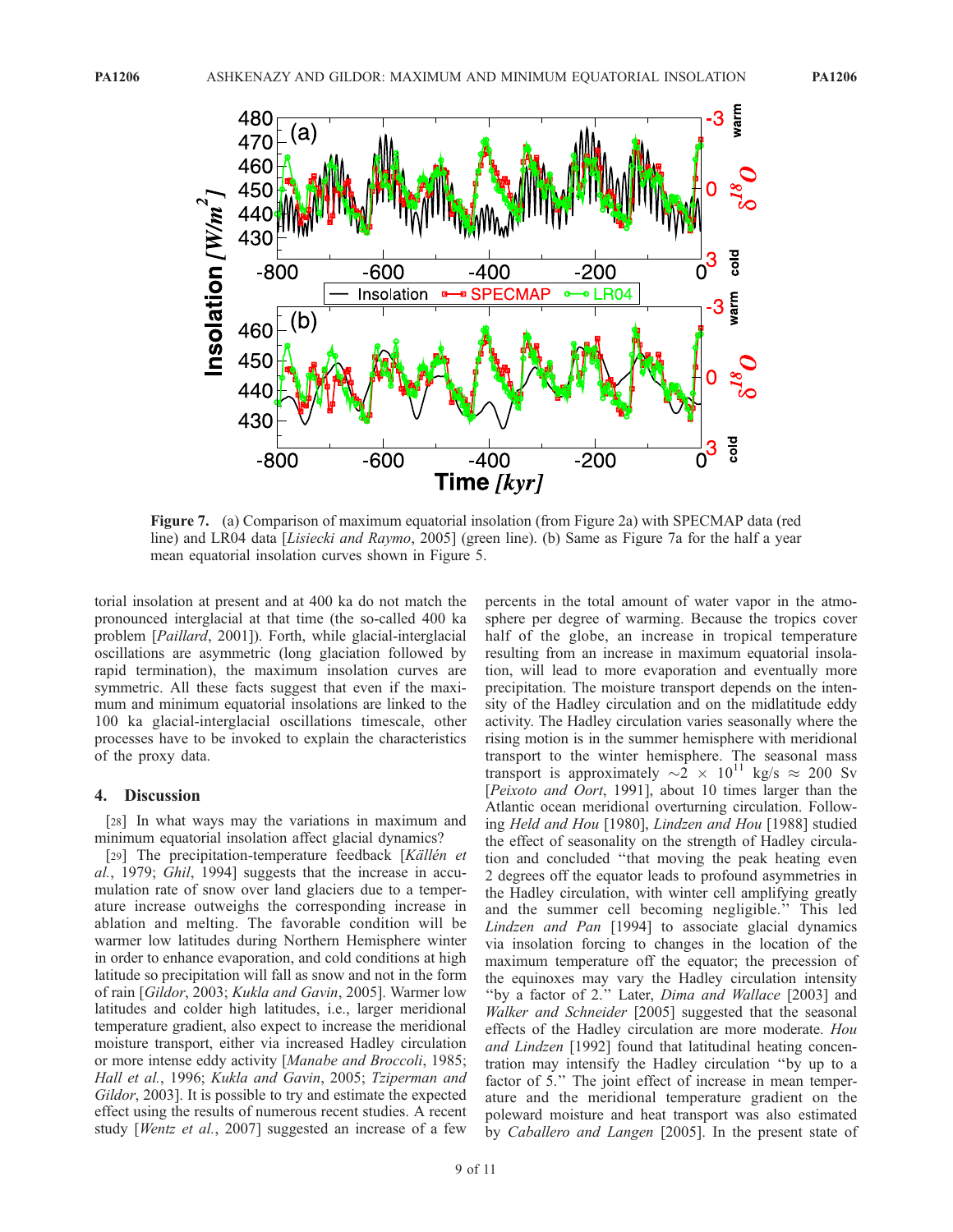the climate system, an increase in mean temperature and/or meridional temperature gradient will significantly increase meridional heat and moisture transport.

[30] The above studies suggest that relatively small changes in the pattern of the maximum zonally averaged tropical temperature may result in drastic changes in Hadley circulation. It is plausible that as maximum equatorial insolation increases, the timing and concentration of the maximum zonally averaged temperature will change in accord, which will drastically affect the intensity of the winter cell Hadley circulation. Changes in Hadley circulation intensity may increase the midlatitude cyclone activity which acts to moderate the meridional temperature gradient and hence affects the buildup and melting of the high northern latitude ice sheets. Together with other mechanisms, the maximum equatorial insolation thus may lead to the glacial-interglacial oscillations and to the 100 ka timescale.

[31] The equatorial region plays an important role in climate dynamics and may affect glacial dynamics as well [Cane, 1998]. Among other phenomena unique to the equatorial region (like the El Niño) are changes in equatorial insolation. Unlike high latitudes, where maximum insolation occurs around the summer solstice and minimum insolation occurs around the winter solstice, the insolation at the equator is sometimes maximal around the vernal equinox, sometimes maximal around the autumnal equinox, sometimes with only one annual maximum and one annual minimum, and sometimes with two similar maxima and two similar minima in an annual cycle. This behavior is characterized by periodicities of 400, 100 and 11 ka. We have developed analytical expressions to describe the maximum and minimum equatorial insolation.

[32] We have also shown that when dealing with the maximum and minimum of the time averaged equatorial insolation, the half-precession periodicity becomes weaker and weaker and that it disappears for the maximum and minimum of the half a year equatorial insolation. It is more likely that the time mean equatorial insolation affects largescale climate dynamics because SST would not respond immediately to daily insolation changes. Thus the halfprecession cycle periodicity will not be pronounced in proxy records in part because of the response time of the ocean surface and in part because of other climate feedbacks.

[33] The direct effect of changing tropical insolation may be the warming or cooling of SST. This may stimulate

various processes in the climate system that compete with each other and eventually cause changes in high latitudes as well. For example, the tropics, and especially the western Pacific, are a "heat engine" [Lea, 2002] and moisture source to high latitudes. The warm pool in the western equatorial Pacific has the highest SST of the ocean and is characterized by a substantial amount of warming transferred to high latitudes by atmospheric processes [Peixoto and Oort, 1991]. Alternation of this heat/moisture source may affect the buildup and melting of the large Northern Hemisphere (NH) continental ice sheets [e.g., *Lindzen and* Pan, 1994; Kukla and Gavin, 2004, 2005]. Variations in the maximum and minimum equatorial insolation may also affect ENSO and its frequency [Cane, 1998; Brönnimann et al., 2004; Kukla et al., 2002; Kukla and Gavin, 2005]. In addition, equatorial heat is carried to higher latitudes via the western boundary currents (the Gulf stream and the Kuroshio current) and the thermohaline (overturning) circulation. These two may affect each other through various feedback mechanisms [Pasquero and Tziperman, 2004]. Similarly, the monsoons, the Hadley cell circulation, and the meridional wind pattern may be changed as the maximum (and minimum) equatorial insolation changes and in this way to affect glacial dynamics. Further studies are needed to explore in more detail the potential effect of the annual maximum and minimum equatorial insolation on the climate system and on glacial dynamics.

[34] Various mechanisms have been proposed to explain the glacial-interglacial oscillations of the last 800 ka. The common feature is that the 100 ka glacial cycle is not directly caused by insolation changes. Here we suggest that the 100 ka cycle might be linked to the annual maximum and minimum equatorial insolation. Even in this case, however, other feedbacks and mechanisms have to be included in order to explain the characteristics of the glacial cycles, such as the asymmetry of glacial-interglacial oscillation (rapid deglaciation that is followed by slow glaciation) and the presence of a precession timescale in proxy records.

[35] Acknowledgments. We thank Gerald Dickens, David Lea, Eli Tziperman, and two anonymous reviewers for helpful discussions. This research was supported by the U.S.-Israel Binational Science Foundation. Y.A. is supported by the Israeli Center for Complexity Science. H.G. is the Incumbent of the Rowland and Sylvia Schaefer Career Development Chair.

#### References

- Adhémar, J. A. (1842), Révolutions de la Mer: Déluges Périodiques, Carilian-Goeury et V. Dalmont, Paris.
- Ashkenazy, Y., and E. Tziperman (2004), Are the 41 kyr glacial oscillations a linear response to Milankovitch forcing?, Quat. Sci. Rev., 23, 1879 – 1890.
- Berger, A. (1978), Long-term variations of daily insolation and Quaternary climate changes, J. Atmos. Sci., 35, 2362 – 2367.
- Berger, A., and M. F. Loutre (1996), Modeling the climate response to astronomical and  $CO<sub>2</sub>$  forcing, C. R. Acad. Sci. Paris, 323, 1-16.
- Berger, A., and M. F. Loutre (1997), Intertropical latitudes and precessional and half-precessional cycles,  $\dot{S}$ cience, 278, 1476 – 1478.
- Berger, A., M. F. Loutre, and C. Tricot (1993), Insolation of Earth's orbital periods, J. Geophys. Res., 98, 10,341-10,362
- Berger, A., J. L. Mélice, and M. F. Loutre (2005), On the origin of the 100-kyr cycles in the astronomical forcing, Paleoceanography, 20, PA4019, doi:10.1029/2005PA001173.
- Berger, A., M. F. Loutre, and J. L. Mélice (2006), Equatorial insolation: From precession harmonics to eccentricity frequencies, Clim. Past, 2,  $131 - 136$ .
- Brönnimann, S., J. Luterbacher, J. Staehelin, T. M. Svendby, G. Hansen, and T. Svenoe (2004), Extreme climate of the global troposphere and stratosphere in  $1940 - 42$  related to El Niño, Nature, 431, 971-974.
- Caballero, R., and P. L. Langen (2005), The dynamic range of poleward energy transport in an atmospheric general circulation model, Geophys. Res. Lett., 32, L02705, doi:10.1029/ 2004GL021581.
- Cane, M. A. (1998), Climate change: A role for the tropical Pacific, Science, 282, 59-61.
- Clement, A. C., R. Seager, and M. A. Cane (1999), Orbital controls on the El Niño/South-